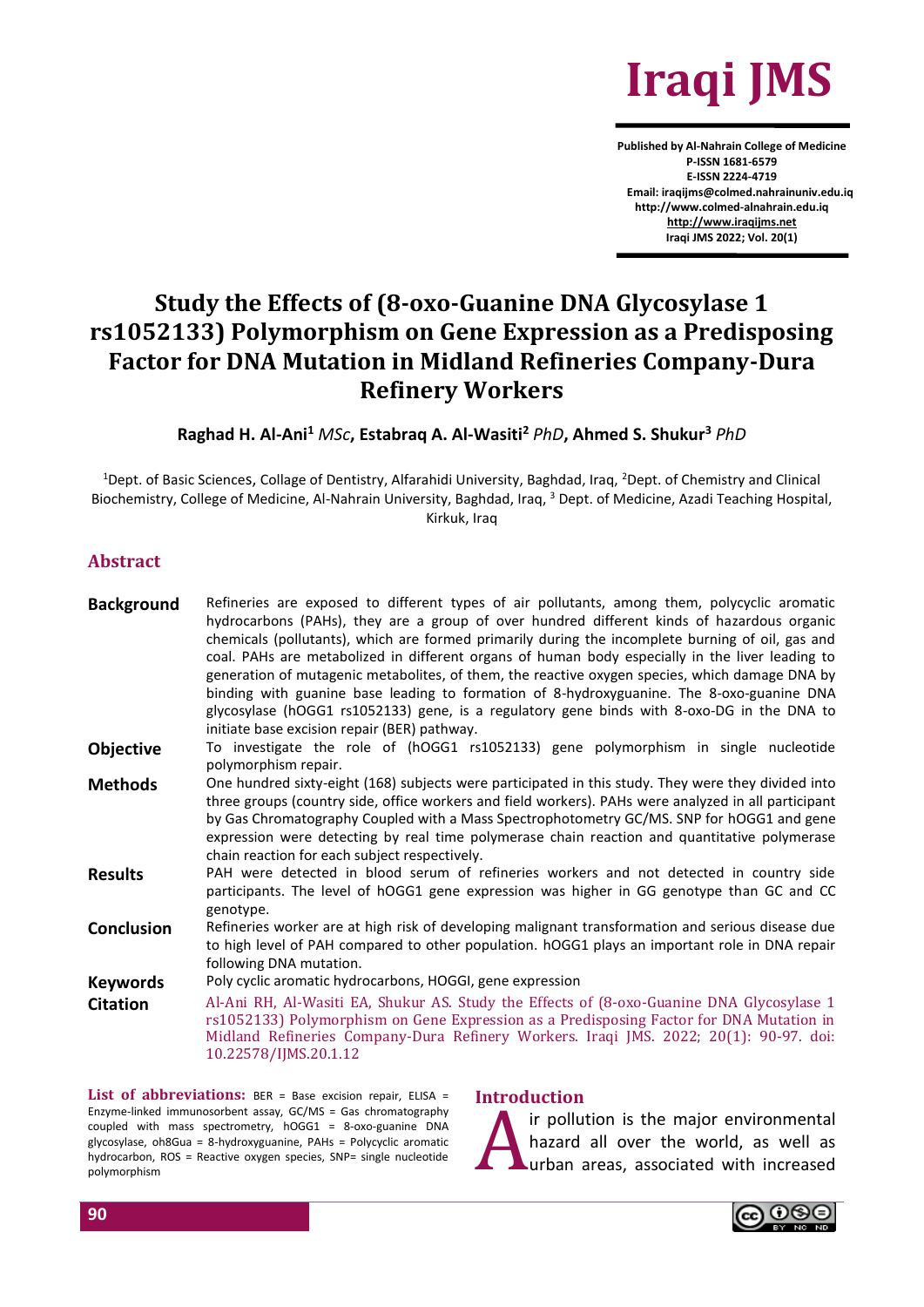morbidity and mortality rates. Refineries worker are exposed to different types of air pollutants, among them polycyclic aromatic hydrocarbons (PAHs) are the common. PAHs are a class of organic chemical substances that contain 2 to 7 fused aromatic rings. Several PAHs are very well known as mutagens, carcinogens and teratogens, and thus pose a serious threat to the global health environment. The physicochemical properties of PAHs make them highly mobile in the environment, allowing them to distribute across air, soil, and water  $(1)$ . PAHs are carcinogenic environmental pollutants resulting from incomplete combustion that are commonly found in tobacco smoke, ambient and indoor air, charbroiled foods and oil refinery. After exposure, these compounds are metabolized in human body (liver, kidney and lungs)  $(2,3)$ . Reactive metabolites (e.g., epoxides and dihydrodiols) of some PAHs have become one of the major health concerns because of their potential to bind to cellular proteins and DNA with toxic effects, even more toxic than PAHs itself (4). The resulting biochemical disruption and cell damage can lead to mutations, developmental malformations, tumors, and cancer. Evidence indicates that mixtures of PAHs may be more carcinogenic to humans than individual PAHs. The evidence comes primarily from occupational studies of workers exposed to mixtures of PAHs. According to the U.S. Environmental Protection Agency, seven PAH compounds have been classified as probable human carcinogens: benz(a)anthracene, benzo(a)pyrene, benzo(b)fluoranthene, benzo(k) fluoranthene, chrysene, dibenz(ah)anthracene, and indeno $(1,2,3$ -cd) pyrene  $<sup>(1)</sup>$ .</sup>

In vitro and in vivo, 8-hydroxyguanine (oh8Gua), (a main form of oxidative DNA damaged caused by reactive free radicals that generate from PAHs metabolism, is extremely mutagenic) (5). The occurrence of oh8Gua in DNA results in a G:C to T: A transversion because oh8Gua controls the incorporation of cytosine and adenine nucleotides in the opposite direction of the lesion  $(6)$ . The base excision repair (BER) of the oh8Gua lesion in human DNA is 8-oxo-guanine DNA glycosylase (hOGG1) that initiate the first step of the repair pathway. hOGG1 has been extensively studied since its initial cloning and characterization in 1997 to better understand its catalytic mechanism and the roles of specific amino acid residues in this process. So far, it has been discovered that a few key residues are required to varying degrees for the enzyme's functionality in both substrate recognition and the subsequent catalytic process (7,8).

The hOGG1 rs1052133 gene, located on human chromosome 3p26.2  $(9)$ , is a regulatory gene binds with high affinity to 8-oxo-DG especially at guanine-rich promoter regions because the oxidation potential of guanine is the lowest among the four DNA bases in the DNA doublestranded to initiate BER pathway. As well as, hOGG1 has variable signal transduction functions, interacts with 8-oxo-DG in gene regulatory regions, and facilitates gene expression  $(8,10)$ . Because of the characteristics of single nucleotide polymorphism (SNP), the interaction of gene mutation and environment may result in DNA repair defects and, as a result, an increase in the happening of certain tumors. hOGG1 genetic polymorphism has been detected in various populations <sup>(11)</sup>.

This study aimed to investigate the role of hOGG1 rs1052133 gene polymorphism in SNP repair.

#### **Methods**

#### **Subjects and study groups**

One hundred sixty-eight (168) male subjects of Midland Refineries Company - Daura Refinery workers with age between (25-60 years) with healthy (mentally and physically) were participated in this study, a case control study, anywhere carcinoma and subjects with autoimmune disease were excluded, the samples we collected from February to October 2020: these study populations are subdivided into three groups.

Group one: control (lives in country sides (rural)) away from pollution (n=56).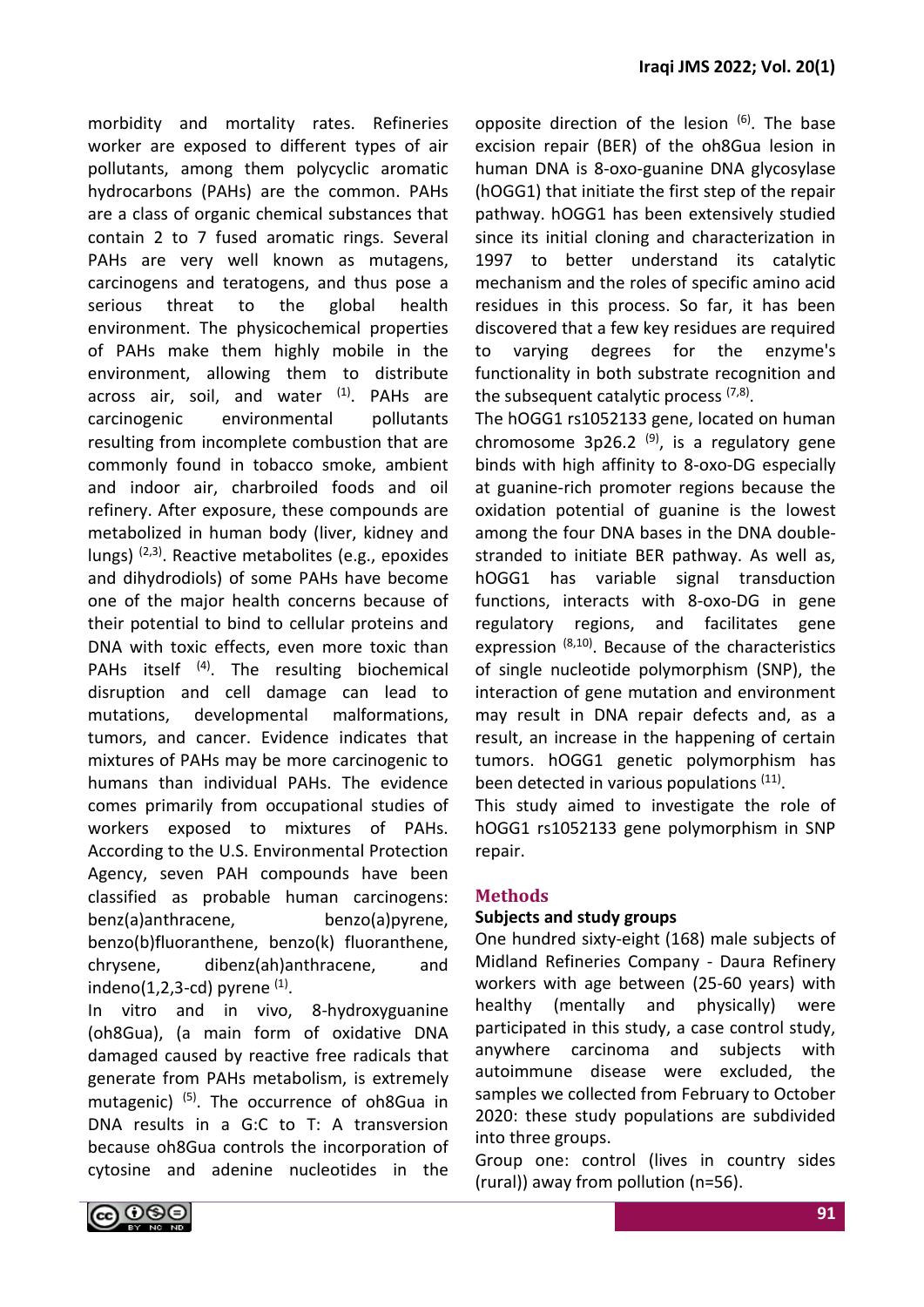Group two: office workers (who work far of the refinery field (around field)) (n=56).

Group three: field workers (close to the pollution) (n=56).

# **Specimens' collection**

About 10 ml of venous blood was drown from each participant. It was divided to:

- A. Seven ml for serum sample (for PAHs determination).
- B. Three ml for whole blood sample for:
	- Real-time polymerase chain reaction (RT-PCR) for SNP of hOGG1 gene.
	- RNA extraction (100 µl in 300 µl TRI Reagent®) for hOGG1 expression.

# **Methods**

## **Determination of PAHs Concentration in Serum by Gas Chromatography Coupled with a Mass Spectrophotometry (GC/MS)**

Liquid-liquid extraction technique used for PAHs separation in serum, a volume of (40 ml) n-hexane and (10 ml) dichloromethane (DCM) was used for extraction. The extractant (10 ml) and plasma samples (2 ml) were added in the vials.

The vials were capped and vortexed for 20 sec at 300 rpm. The organic layer was sucked out using pipette attached with pipette filler into clean and thermally treated amber bottles. The extracts were cleaned up in a column (1 cm x 15 cm, internal diameter and length) with slurry of silica gel as stationary phase, preconditioned by distilled water and hexane/DCM before the samples were eluted, collected and concentrated in a stream of nitrogen gas <sup>(12)</sup>.

After extraction, the PAH was analyzed and detecting by GC/MS. A Shimadzu QP 2010 plus GC/MS equipped with an auto-injector AOC-20i have been used for this purpose. The samples were introduced in the split less mode with an injection temperature of 280°C. The transfer line and ion source temperatures were 300°C and 200°C. The column temperature was initially held at 60°C for 5 min, and then raised to 180°C at the rate of 25°C per minutes, then to 220°C at the rate of 10°C per minutes, and

finally to 300°C at the rate of 5°C per minutes, held at final temperature for 15 min. Detector temperature was kept at 320°C. The carrier gas was helium, which was used at a constant flow rate of 1 mL per minutes.

# *Molecular analysis*

The Quick-gDNA™ Blood MiniPrep is a simple procedure for the rapid isolation of total DNA (e.g., genomic, mitochondrial, viral) from a variety of biological sample sources. This Procedure has been optimized for maximal recovery of ultra-pure DNA without RNA contamination and is compatible with whole blood (fresh or stored), serum, and plasma. For processing, simply the specially formulated Genomic Lysis Buffer was added to a sample, vortex, and transfer the mixture to the supplied Zymo-Spin™ Column. There is no need for organic denaturants or proteinase K digestion because of the unique chemistries featured in the kit. Instead, the product features Fast-Spin technology to yield highquality, purified DNA in just minutes. PCR inhibitors are effectively removed during the purification process. DNA purified using the QuickgDNA™ Blood MiniPrep is suitable for PCR, nucleotide blotting, DNA sequencing, restriction endonuclease digestion, bi sulfite conversion/methylation analysis, and other downstream applications.

## **1- SNP Real Time Taq Man PCR**

Applied Biosystems™ TaqMan® SNP Genotyping Assays use TaqMan® 5´ nuclease chemistry for amplifying and detecting specific polymorphisms in purified genomic DNA samples. Each assay allows genotyping of individuals for SNP.

## **2- Gene expression of hOGG1**

Gene expression is the process by which information from a gene is used in the synthesis of a functional gene product that enables it to produce end products, protein or non-coding RNA, and ultimately affect a phenotype, as the final effect. These products are often proteins, but in non-protein-coding genes such as transfer RNA (tRNA) and small

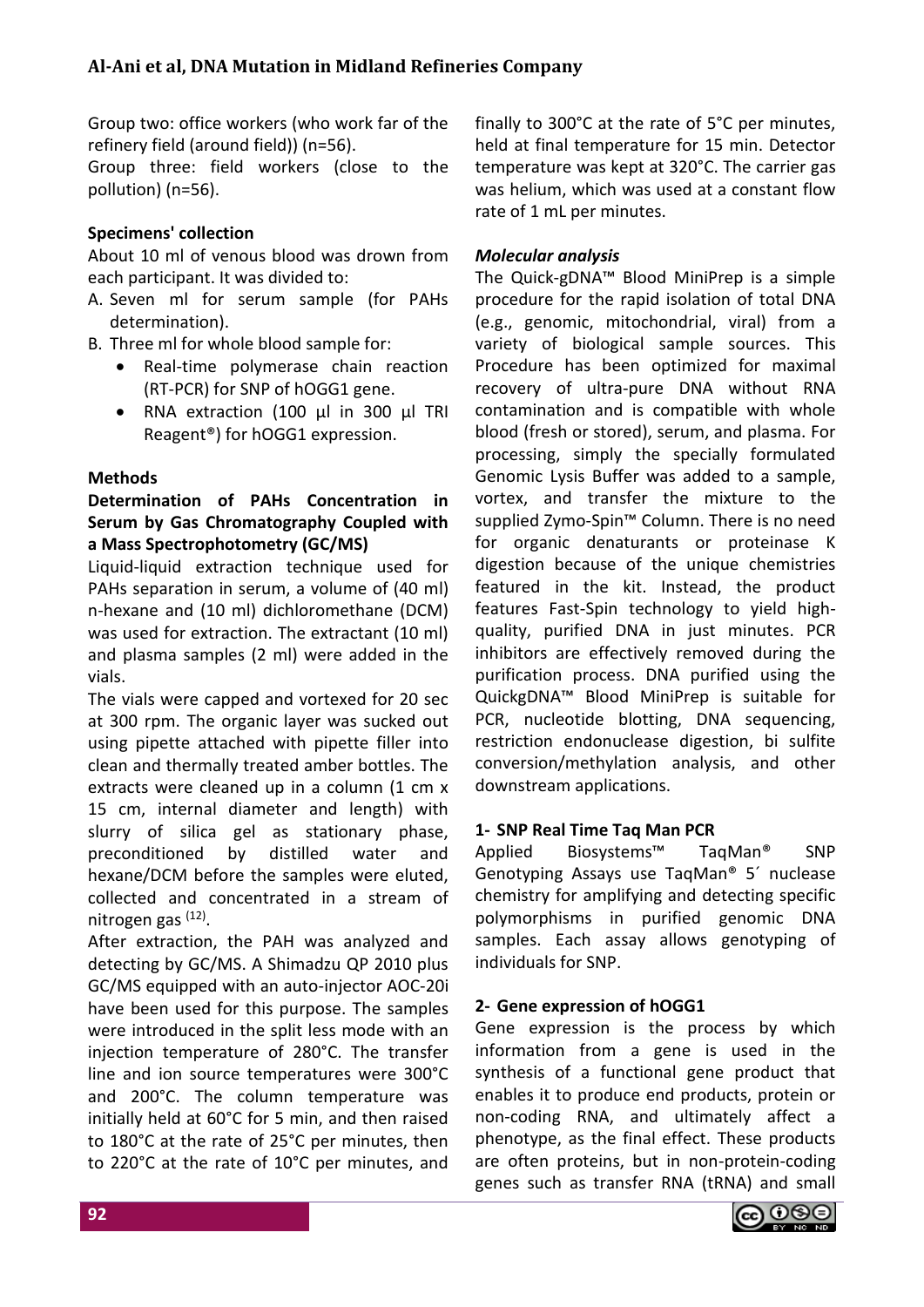RNA extraction kit supplied by Direct-zol™ RNA MiniPrep, R2051, ZYMO RESEARCH / USA. RNA was extracted from whole blood sample. A fragment 89 bp of hOGG1 was amplified using a forward and reverse primers were supplied, by IDT (Integrated DNA Technologies company, Canada) table (1).

## **Table 1. Specific primer for hOGG1gene**

| Primer  | <b>Sequence</b>                   | Tm (°C) | GC (%) | <b>Products size</b> |
|---------|-----------------------------------|---------|--------|----------------------|
| Forward | 5'-GAAATAGGGAAGGTTGTTAAATAGTAT-'3 | 519     | 32.1   |                      |
| Reverse | 5'-AAACTAAAATACGATACCCCATAC -'3   | 52.8    | 36.0   | 89                   |

Prime Script TMRT reagent Kit was prepared to carry out the reverse transcription optimized for RT-PCR. It uses Prime Script TM RTase, which has excellent extendibility and allows for efficient, fast cDNA template synthesis for RT PCR. The step experimental procedure is straightforward and well-suited to highthroughput analysis. This kit can be used in combination with Real Time PCR reagent, SYBR (sybr green) Premix. The gene expression level for the sample have been determined using the following equation (obtained from the kit leaflet of Direct-zol™ RNA MiniPrep, R2051, ZYMO RESEARCH / USA).:

ΔCt of patient=Ct target – Ct reference ΔCt of control=Ct target – Ct reference ΔΔCt= ΔCt of patient- ΔCt of control Folding=2-(ΔΔCt)

## **Results**

The participant ages shown in table (2); age of participants ranged from (25-59) yr, they were divided into 4 groups at a range of every ten years, there is no significant difference in age among studied groups

| Age group | Control | <b>Field</b> | <b>Office</b> | p value |
|-----------|---------|--------------|---------------|---------|
| $25 - 35$ | 30      | 30           | 29            | 0.071   |
| 36-45     | O       |              | 4             |         |
| 46-55     | 10      | 9            | 11            |         |
| $>56$     | 10      | 12           | 12            |         |
| Total     | 56      | 56           | 56            |         |

# **Table 2. The age of participants**

PAHs were detected in the blood of field and office groups and not detected in the blood of control group; the level of PAH was significantly higher in field group compared with office group.

HOGG1 gene expression levels were significantly higher in field group than in office group and control group respectively as shown in table (3).

The genotype GG was higher in control groups than office and field groups respectively, where the CC genotype was higher in field than office and control groups respectively. As shown in tables (4 and 5).

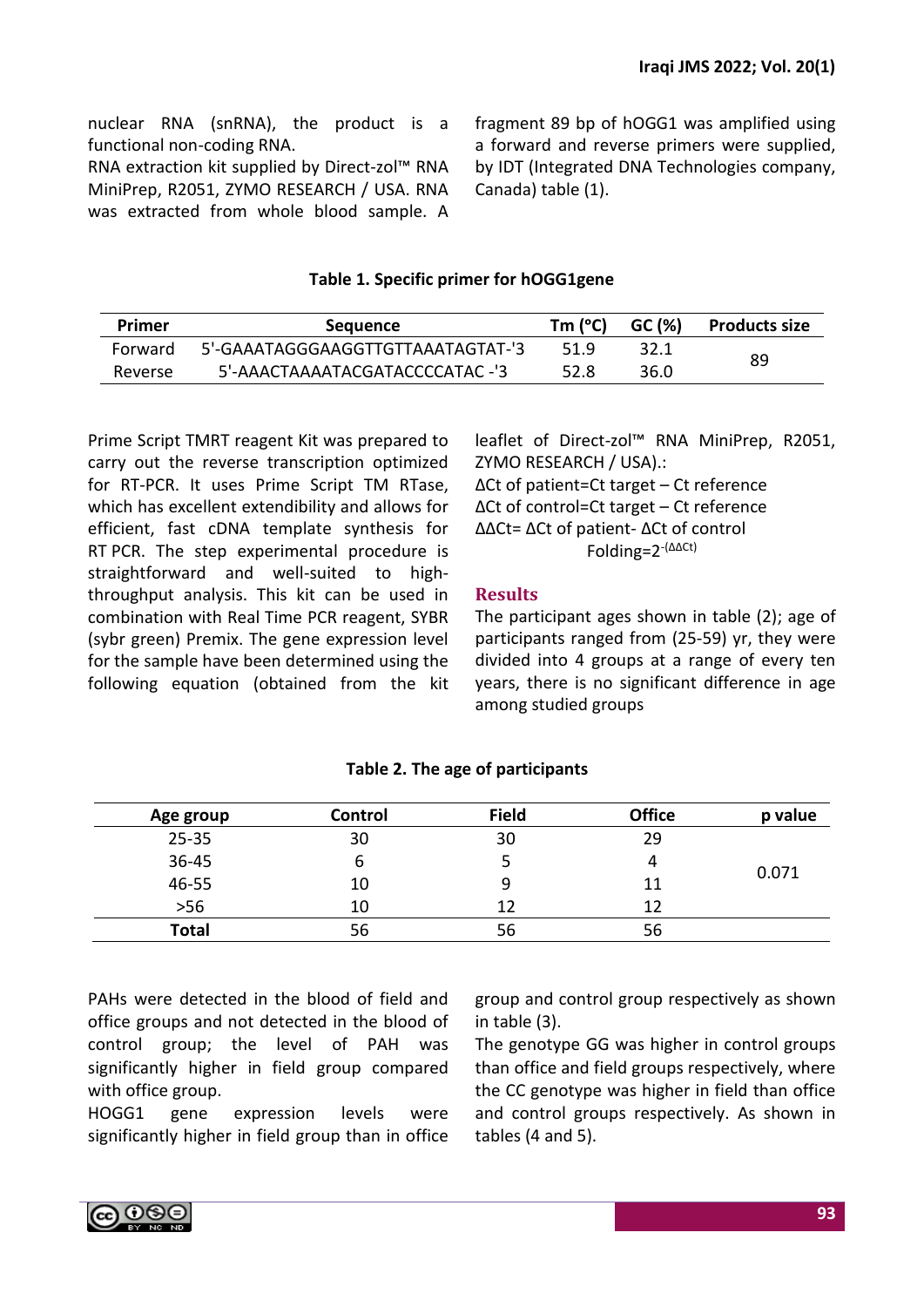| Parameter                  | Group   | Mean±SD                      | p value |
|----------------------------|---------|------------------------------|---------|
|                            | Control | $\qquad \qquad \blacksquare$ |         |
| PAH (ppm)                  | Office  | $2.66 \pm 0.15$              | 0.001   |
|                            | Field   | $6.78 \pm 0.27$              |         |
|                            | Control | $1.1 \pm 0.23$               |         |
| HOGG gene expression(fold) | Office  | $1.69 \pm 0.31$              | 0.001   |
|                            | Field   | $4.1 \pm 0.46$               |         |

## **Table 3. Results of PAHs and hOGG1 expression among the studied groups**

## **Table 4. Frequencies association between OGG1 rs1052133 genotypes in samples of the field and control**

|          |    | <b>Control</b><br>$n = 56$<br>n (%) | <b>Field</b><br>$n = 56$<br>n(%) | P value | <b>Odds Ratio</b> | 95% CI       |
|----------|----|-------------------------------------|----------------------------------|---------|-------------------|--------------|
| Genotype | GG | 17 (8.9%)                           | 5(5.3%)                          | 0.008   | 0.22              | 0.1          |
|          | GC | 19 (33.9%)                          | 18 (32.1%)                       | 0.922   | 0.92              | 0.42 to 2.01 |
|          | cc | 20 (57.1%)                          | 33 (65.5%)                       | 0.02    | 2.5               | 1.21 to 5.50 |
| Allele   | G  | 53 (25.9%)                          | 28 (21.4%)                       | 0.05    | 0.73              | 0.42 to 1.44 |
|          | С  | 59 (74.1%)                          | 84(78.5%)                        |         |                   |              |

## **Table 5. Frequencies association between OGG1 rs1052133 genotypes in samples office and control**

|          |    | Control    | <b>Field</b> |         |                   |              |
|----------|----|------------|--------------|---------|-------------------|--------------|
|          |    | $n = 56$   | $n = 56$     | P value | <b>Odds Ratio</b> | 95% CI       |
|          |    | n(%)       | n (%)        |         |                   |              |
| Genotype | GG | 17 (30.5%) | 10 (17.8%)   | 0.267   | 0.45              | 0.71 to 6.90 |
|          | GC | 19 (33.9%) | 25 (44.6%)   | 0.333   | 0.85              | 0.74 to 3.35 |
|          | cc | 20 (35.9%) | 21 (37.5%)   | 0.050   | 2.2               | 0.21 to 0.95 |
| Allele   | G  | 53 (25.9%) | 45 (40.2%)   |         | 1.92              |              |
|          | C  | 59 (74.1%) | 67 (59.8%)   | 0.033   |                   | 1.09 to 3.38 |

The effect of genotype on the level of hOGG1 gene expression are illustrated in figure (1). The results showed higher level of gene expression for the infield samples are showed by the GG genotype (4.7) followed by the CC

genotype (4.101) and then GC genotype (3.842). The expression level around the office subjects is showed higher level by the GC genotype (2.368) followed by the CC genotype (1.472) then by GG genotype (0.193).

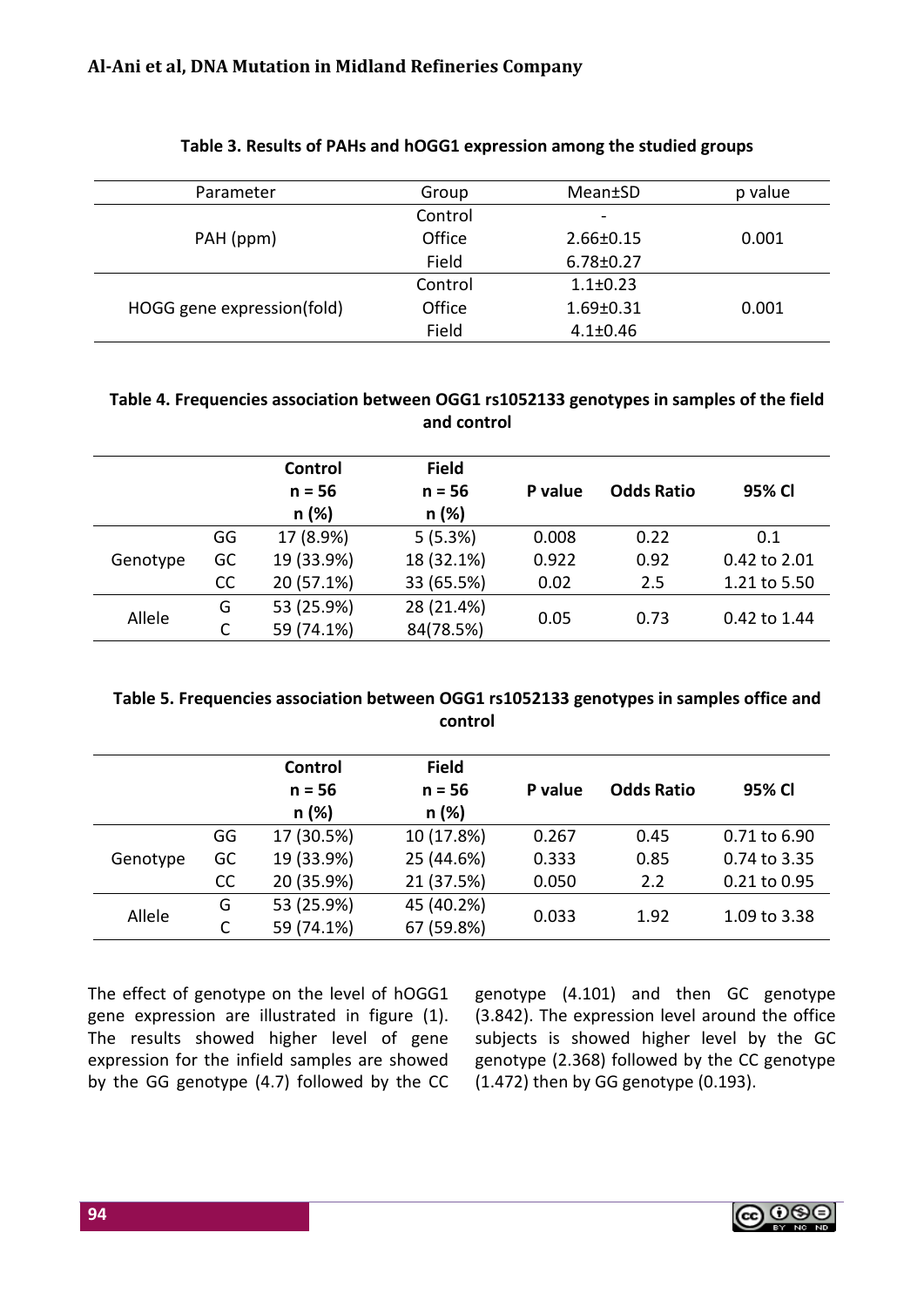

**Figure 1. Effect of rs1052133 genotype on hOGG1 gene expression level**

## **Discussion**

PAH were not detected in the blood of control group, and their levels were significantly higher in field workers compared with office workers. hOGG1 gene expressions are increased in refineries workers (around field and in field) as compared with control group with significant increase in field workers compared to office workers. Most PAHs are not genotoxic by themselves and must be metabolized to their diol epoxides diene and/or hydroxyl, which then react with DNA to induce genotoxic damage. Genotoxicity plays an important role in the carcinogenicity process and may be in some forms of developmental toxicity  $(13)$ . The level of hOGG1 was higher in participant with GG genotype than those CC and GC genotype this indicate that GG genotype is a protective genotype in refineries workers against 8-oxo DG accumulation that generate from PAH metabolites in human and CC genotype group the least susceptibility to increase hOGG1 gene expression and the BER pathway eliminates many varieties caused by ROS generate from PAH metabolism. Our results are in line with Hassan results who proposed that GG genotype were significantly correlated with refineries worker's. This indicates that hOGG1 rs1052133 genotypes (CC and CG) promoted the increase 8-OXO-Dg level, which is in contrast to the GG genotype. This suggests that CC genotypes are significantly correlated with the risk of gene variation and mutation. These findings indicate that specific genotypes within a single repair pathway are factors that affect the risk of mutation. Because SNP rs1052133 significantly interacts with numerous variants of proteins with a slightly accelerated or reduced useful activity <sup>(14)</sup>. These results are in line with Alanazi et al. suggested in his study that that hOGG1 rs1052133 genotypes (CC and CG) promoted the development of leukemia, which is in contrast to the GG genotype. CC genotypes are significantly correlated with the risk of leukemia. These findings indicate that specific genotypes within a single repair pathway are factors that affect the risk of leukemia (15) .

In conclusion, refineries workers are at high risk of developing malignant transformation

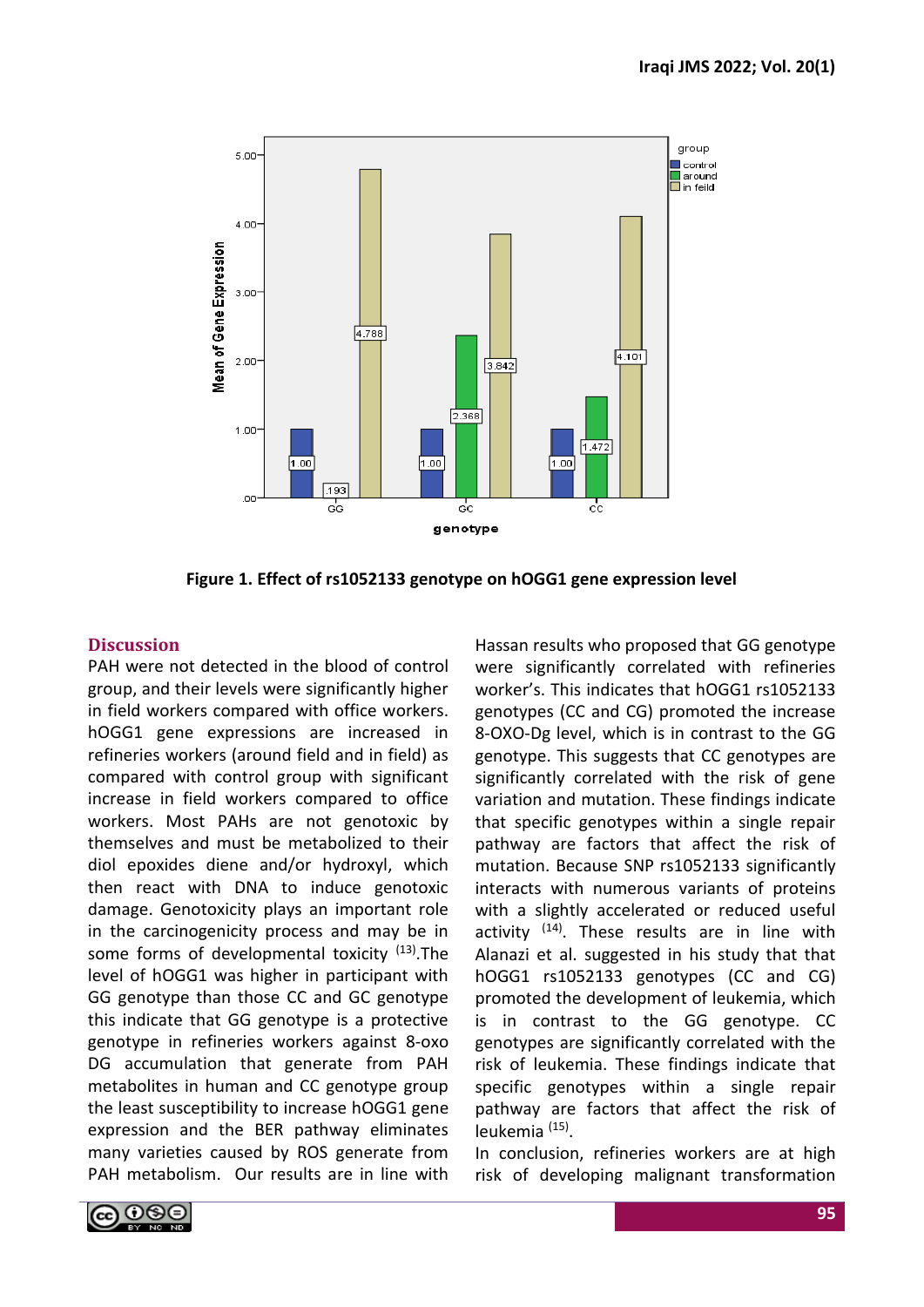and serious disease due to high level of PAH compared to other population. SNP in the gene involved in DNA base excision repair hOGG1 rs1052133h might play a crucial role in DNA repair, GG genotype has the most defensive effect Against DNA mutation.

#### **Acknowledgement**

Special thanks to all the members of Chemistry and Clinical Biochemistry Department, College of Medicine, Al-Nahrain University for their cooperation during this work.

#### **Author contribution**

Al-Ani went to Midland Refineries Company, AL-Daura Refinery and collected blood samples from office and field groups. Blood samples of control group (lives in country sides (rural)) away from Baghdad city) were collected by Shukur.

Al-Ani and Dr. Al-Wasiti took the collected blood samples to Wahj Al-Dna laboratory and Environmental Research Center, Ministry of Science and Technology to observed the process of obtaining the results. All authors collected articles with similar topics.

#### **Conflict of interest**

Authors declare they have no conflict of interest with others.

#### **Funding**

Self-funding.

#### **References**

- **1.** Alegbeleye OO, Opeolu BO, Jackson VA. Polycyclic aromatic hydrocarbons: A critical review of environmental occurrence and bioremediation. Environ Manage. 2017; 60(4): 758-83. doi: 10.1007/s00267-017-0896-2.
- **2.** Abdel-Shafy HI, Mansour MSM. A review on polycyclic aromatic hydrocarbons: source, environmental impact, effect on human health and remediation. Egyptian J Petroleum. 2016; 25(1): 107- 23. Doi: https://doi.org/10.1016/j.ejpe.2015.03.011.
- **3.** Shaker AW, Al-Wasiti EA. The role of melatonin hormone and its receptor (type1A) as anti-cancer against carcinogenic effect of polyaromatic hydrocarbons in Iraqi refinery workers. Materialstoday: Proceedings. 2021. doi: 10.1016/j.matpr.2021.07.243.
- **4.** Armstrong B, Hutchinson E, Unwin J, et al. Lung cancer risk after exposure to polycyclic aromatic

hydrocarbons: a review and meta-analysis. Environ Health Perspect. 2004; 112(9): 970-8. doi: 10.1289/ehp.6895.

- **5.** Al-Ani RH, Al-Wasiti EA. 7,8-dihydro-8-oxoguanine (8 oxoG) as biomarker of oxidative DNA damage caused by air pollution with PAH in Midland refineries company, Daura refinery workers. Materialstoday: Proceedings. 2021. doi: https://doi.org/10.1016/j.matpr.2021.05.446
- **6.** Lagadu S, Lechevrel M, Sichel F, et al. 8-oxo-7,8 dihydro-2'-deoxyguanosine as a biomarker of oxidative damage in oesophageal cancer patients: lack of association with antioxidant vitamins and polymorphism of hOGG1 and GST. J Exp Clin Cancer Res. 2010; 29(1): 157. doi: 10.1186/1756-9966-29- 157.
- **7.** Tyugashev TE, Vorobjev YN, Kuznetsova AA, et al. Roles of active-site amino acid residues in specific recognition of DNA lesions by human 8-Oxoguanine-DNA glycosylase (OGG1). J Phys Chem B. 2019; 123(23): 4878-87. doi: 10.1021/acs.jpcb.9b02949.
- **8.** Visnes T, Cázares-Körner A, Hao W, et al. Smallmolecule inhibitor of OGG1 suppresses proinflammatory gene expression and inflammation. Science. 2018; 362(6416) :834-39. doi: 10.1126/science.aar8048.
- **9.** Wenjuan C, Jianzhong L, Chong L, et al. The hOGG1 Ser326Cys gene polymorphism and susceptibility for bladder cancer: a meta-analysis. Int Braz J Urol. 2016; 42(5): 883-96. doi: 10.1590/S1677- 5538.IBJU.2015.0446.
- **10.**Al-Ani RH, Al-Wasiti EA. The adverse effect of air pollution with polycyclic aromatic hydrocarbon (PAH) on 8-OXO-DG and gene expression (hOGG1) in Midland Refineries Company - Daura refinery workers. Indian J Forensic Med Toxicol. 2021. doi: https://doi.org/10.37506/ijfmt.v15i3.15705
- **11.** Sanjari Moghaddam A, Nazarzadeh M, Noroozi R, et al. XRCC1 and OGG1 gene polymorphisms and breast cancer: A systematic review of literature. Iran J Cancer Prev. 2016; 9(1): e3467. doi:10.17795/ijcp-3467.
- **12.**Oluremi OI, Idowu AO, Adedoyin KM, et al. Determination of polycyclic aromatic hydrocarbons in blood plasma of neurology patients. J Toxicol Environ Health Sci. 2019; 11(1): 1-8. doi: 10.5897/JTEHS2018.0424.
- **13.** Rengarajan T, Rajendran P, [Natarajan](https://www.researchgate.net/profile/Nandakumar-Natarajan?_sg%5B0%5D=6eEijcs3zQkW5uVY_e0tbxHdHZWCuNSUpfrXkUtVY2-lrQuTB1u2UFvUTEi2tMGY8xGqSMw.iDj59UFNXlMnS56lZ7yexfSuESbWc918mauWh9uGXRPuC6zTrRNjGP-eOIcZal1niMdbQT88vHQpAaq07F4P-w&_sg%5B1%5D=hRTKc3ulf1M3NIVj2Q2dLJLHFWvdDSWQsAtdUhjoua0WV74euvrrdLvGHNPwhN6oK958TNI.N4M1M-hdsU0UFUbpDfjTvLzen54c8wNzOCEos1L8kpkyjQ6O1VBO_gTo8HKpex5mJ7sya06mDwusNoD18qOYaQ) N, et al. Exposure to polycyclic aromatic hydrocarbons with special focus on cancer. Asian Pac J Cancer Prev. 2015; 5(3): 182-9. doi: 10.1016/S2221- 1691(15)30003-4.
- **14.**Hassan FM. OGG1 rs1052133 Polymorphism and genetic susceptibility to chronic myelogenous leukaemia. Asian Pac J Cancer Prev. 2019; 20(3): 925- 8. doi: 10.31557/APJCP.2019.20.3.925.
- **15.**Alanazi M, Pathan AAK, Shaik JP, et al. The hOGG1 Ser326Cys gene polymorphism and breast cancer risk